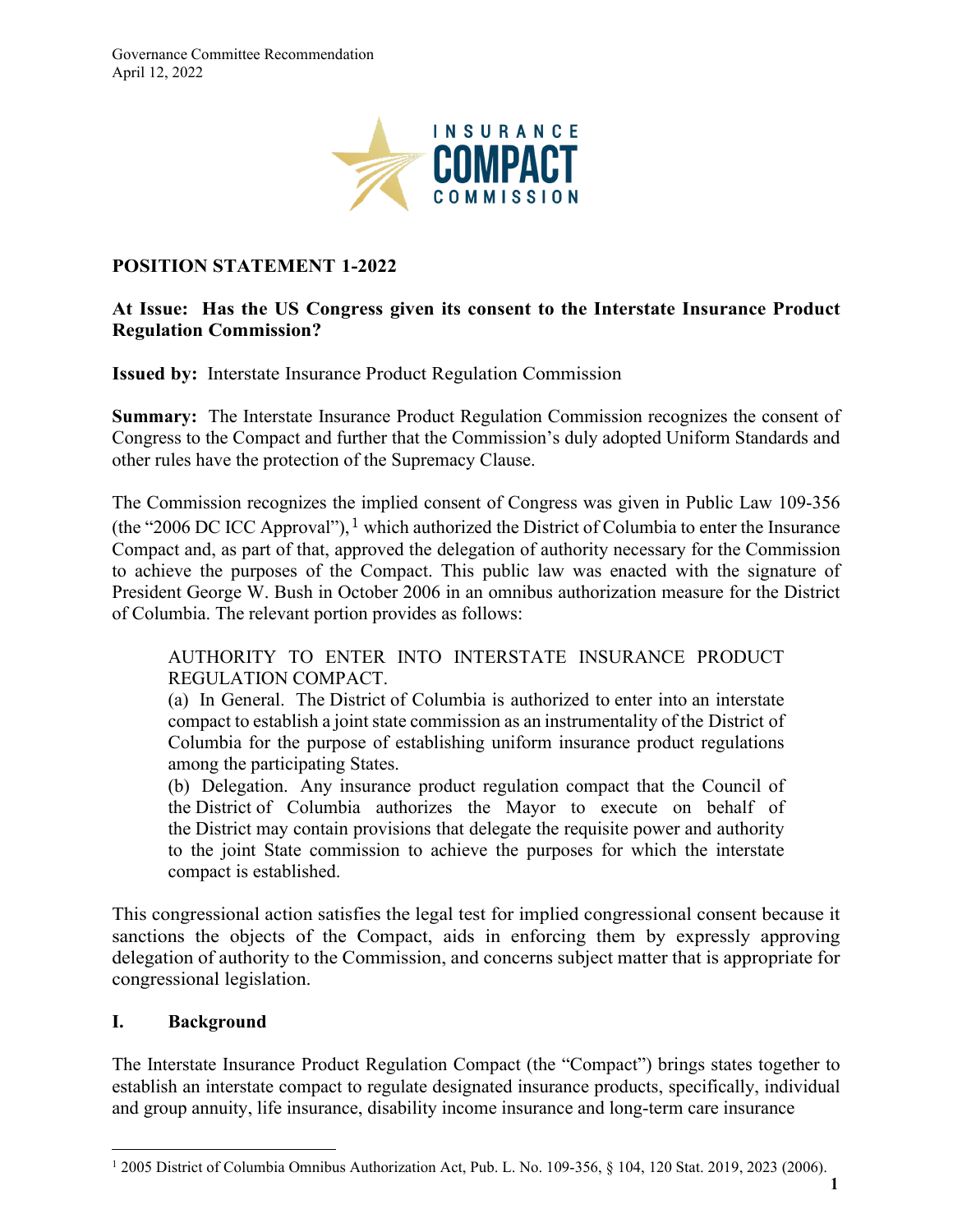products. This purpose is accomplished by the Commission's development and adoption of Uniform Standards that are the exclusive provisions applicable to the content, approval and certification of products submitted to the Commission.<sup>[2](#page-1-0)</sup> The Compact also creates a central office to receive and provide prompt review and approval of insurance products submitted to the Commission based on compliance with the Uniform Standards. The Compact provides this approval on behalf of the Compacting States, and, upon approval, the product may be issued in those states. $3$ 

As this process reflects, one of the principal reasons the Compact was developed was to provide a means by which to achieve uniform state regulation of certain insurance products. The States sought to emulate the federal efficiencies seen in the banking and securities sectors without compromising the long and successful history of state regulation of insurance. The Compact could then achieve uniformity of product requirements developed through state participation and enable simultaneous product approval in member states without removing life insurance from the statebased system of regulation. [4](#page-1-2)

In its opinion in *Amica Life Insurance Company v. Wertz*, the Colorado Supreme Court held that, "in the context of an interstate compact that has not been approved by Congress, the General Assembly may not delegate to an interstate administrative agency the authority to adopt regulations that effectively override Colorado statutory law."[5](#page-1-3) The Colorado Supreme Court recognized the validity of the Compact and its ability to approve insurance products on behalf of the Compacting States. The basis for the ruling was the non-delegation doctrine under the Colorado Constitution, which holds that "the legislature may not delegate its legislative power to another agency or person."[6](#page-1-4) The Court framed the Uniform Standards as regulations and ruled that regulations cannot conflict with state statute on a product content requirement. This issue was before the Colorado Supreme Court on a certified question from the United States Court of Appeals for the Tenth Circuit. After the Colorado Supreme Court responded to the certified question, the parties before the Tenth Circuit settled on undisclosed terms and stipulated to dismissal of the appeal before the Tenth Circuit issued any opinion. As such, the Colorado Supreme Court opinion applies directly only to potential conflicts between the Uniform Standards and Colorado statutes. The *Wertz*  opinion has no direct application to similar conflicts in other states, though there is a possibility it could be relied upon as persuasive authority in other jurisdictions.

The parties to the *Wertz* litigation did not meaningfully engage with the issue of whether the Commission operated under consent of Congress. [7](#page-1-5) The lack of a congressional consent analysis by the Court necessarily limits the applicability of the opinion, but it nonetheless exposes the

<span id="page-1-0"></span><sup>&</sup>lt;sup>2</sup> INTERSTATE INSURANCE PRODUCT REGULATION COMPACT, Art. XVI, Sec. 1b (2005), available at [https://insurancecompact.org/documents/compact\\_statute.pdf.](https://insurancecompact.org/documents/compact_statute.pdf) 3 *Id*. at Art. X.

<span id="page-1-1"></span>

<span id="page-1-2"></span><sup>4</sup> Joseph F. Zimmerman, Dual Insurance Regulation: Is It Desirable?, J. OF INS. REGUL., Fall 2008 at 3.

<span id="page-1-3"></span><sup>5</sup> 462 P.3d 51, 58 (2020). *But see* Jeffrey B. Litwak and John Mayer, *Developments in Interstate Compact Law and Practice 2020*, The Urban Lawyer 51:1 (July 2021) [\(https://www.americanbar.org/groups/state\\_local\\_government/](https://www.americanbar.org/groups/state_local_government/publications/urban_lawyer/2021/51-1/developments-interstate-compact-law-and-practice-2020/#ref102) [publications/urban\\_lawyer/2021/51-1/developments-interstate-compact-law-and-practice-2020/#ref102\)](https://www.americanbar.org/groups/state_local_government/publications/urban_lawyer/2021/51-1/developments-interstate-compact-law-and-practice-2020/#ref102), which observes courts have concluded that compacts without consent also supersede conflicting state law, citing *McComb v. Wambaugh*, 934 F.2d 474 (3d Cir 1991); *In re OM*, 565 A.2d 573, 579–80 (D.C. Ct. App. 1989). 6 *Id*. at 54.

<span id="page-1-5"></span><span id="page-1-4"></span><sup>7</sup> The District Court in *Wertz* adopted Amica Life Insurance Company's statement that Compact did not require congressional consent because Congress delegated regulation of the business of insurance to states in the McCarran-Ferguson Act. 15 U.S.C. §1101 *et seq*. Subsequent pleadings by Amica and the amici National Association of Insurance Commissioners and the Commission referred to the District Court's statement.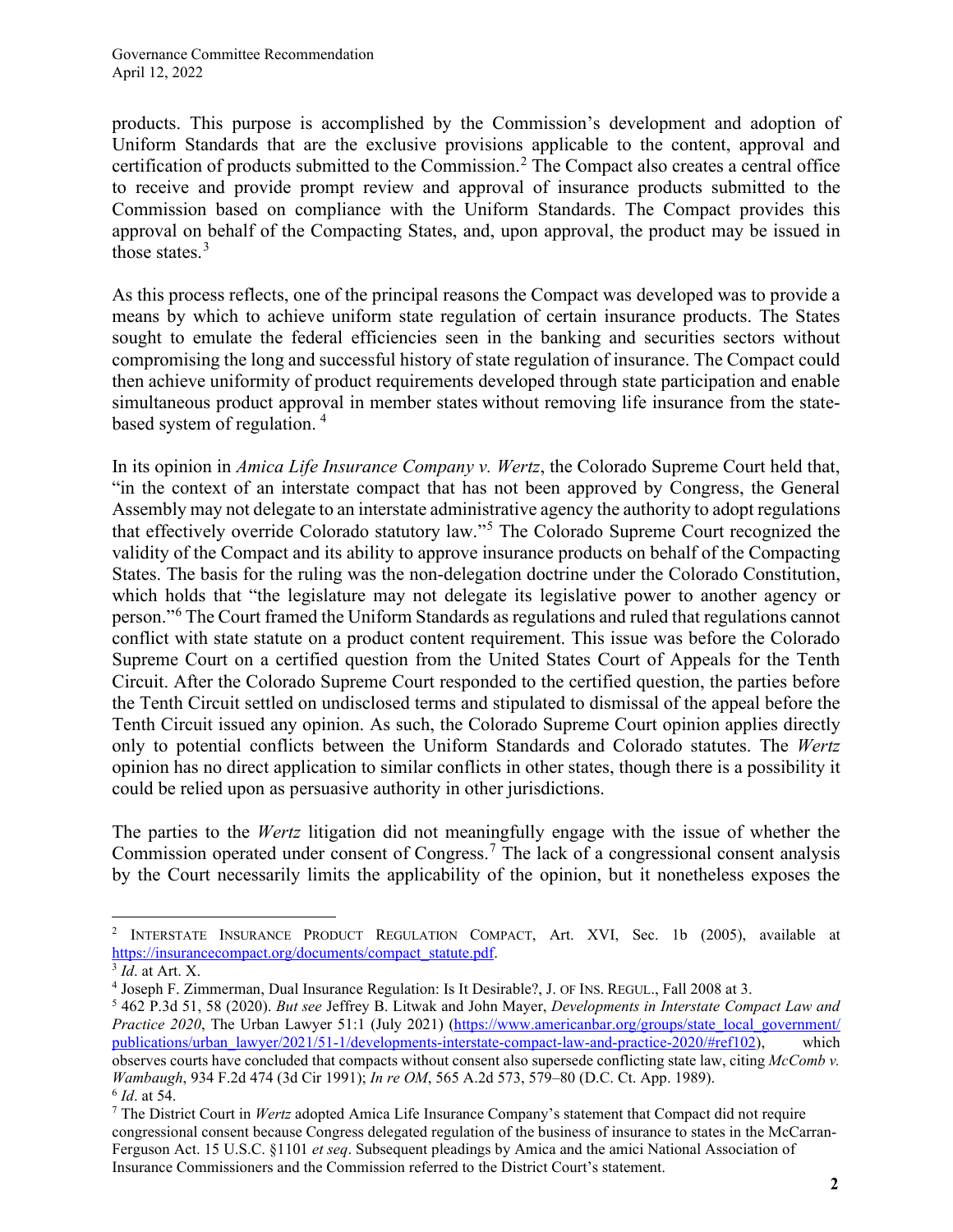Commission to erosion of its statutory purposes and authority in future challenges based on conflict between the Uniform Standards and state statute.

For these reasons, the Commission issues this position statement for the purpose of formally recognizing the applicability and implications of congressional consent to the Compact and, thus, the validity of Compact standards even when they conflict with state law. Congressional consent confers the status of federal law upon the Compact, with the result that its Uniform Standards prevail over conflicting state law. This is different than the appointment of a federal regulator of insurance because the recognition of congressional consent maintains the states' control of the Uniform Standards and their participation in the Uniform Standards—keeping in place the practical operations of the Compact.

# **A. Development of the Insurance Compact**

The Compact was developed in an intentional and deliberative effort among state insurance regulators, state legislators, state governors and state attorneys general with input from industry and consumer representatives.<sup>[8](#page-2-0)</sup> It was a state-based response to Congress' scrutiny of the speedto-market challenges facing life insurers competing against firms in other sectors of the financial services market following the enactment of the Gramm-Leach-Bliley Act.<sup>[9](#page-2-1)</sup> Congress considered preempting the regulation of insurance at the state level by creating a dual charter system for life insurers doing business across the states.

The Compact was developed and implemented on a platform of mutual agreement between the states. Developed in the early part of this century, it was designed as a legal mechanism for states to collaboratively and collectively set national Uniform Standards to apply as the product requirements for certain types of insurance products. These product lines were conducive to uniformity for the following reasons: 1) they were mobile, long-tailed insurance products a consumer purchases and keeps regardless of the state of residence; 2) they were based on mortality and morbidity risks that are not state-specific; and 3) they compete with federally regulated banking and securities products.

The powers delegated to the Compact are only those powers a state could lawfully exercise, i.e., the powers to adopt and apply product content requirements and to review and approve insurance products in the authorized product lines. The McCarran-Ferguson Act of  $1945^{10}$  $1945^{10}$  $1945^{10}$  is federal law containing a broad delegation of insurance regulatory powers.

During the Compact's developmental stage leading up to its finalization in 2004, the need for express congressional consent was considered. At the time, the states did not seek explicit congressional consent, nor did they indicate they would oppose the grant of congressional consent.

<span id="page-2-0"></span><sup>8</sup> Several organizations were involved in the development and support of the Insurance Compact including the National Association of Insurance Commissioners, National Conference of State Legislatures, National Council of Insurance Legislators, National Association of Attorneys General, and American Legislative Exchange Council.

<span id="page-2-1"></span><sup>&</sup>lt;sup>9</sup> Ernst Csiszar, The NAIC's 2004 Agenda: A Changing of the Guard: Working to Implement Regulatory Modernization, J. OF INS. REGUL., Spring 2004 at 3.<br><sup>10</sup>15 U.S.C. §1101 *et seq*. The Act provides, "Congress hereby declares that the continued regulation and taxation by

<span id="page-2-2"></span>the several States of the business of insurance is in the public interest, and that silence on the part of the Congress shall not be construed to impose any barrier to the regulation or taxation of such business by the several States."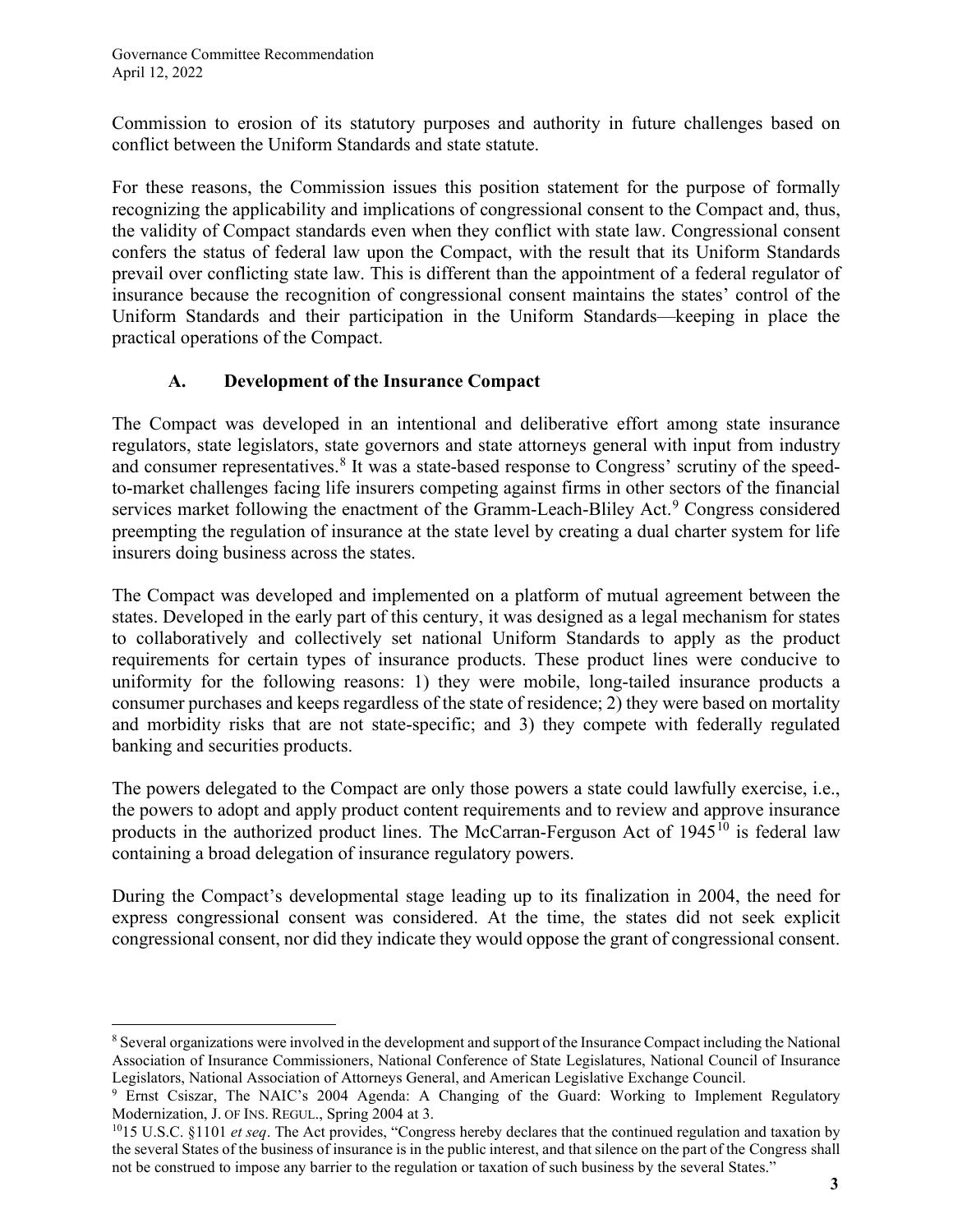Congress was kept informed of the states' progress to implement the Compact.<sup>[11](#page-3-0)</sup> The general position was the Compact fell into the category of state-centric interstate compacts where congressional consent was not necessary based on United Supreme Court precedent, because the Compact did not alter the balance of power between the states and the federal government in light of the McCarran-Ferguson Act.

Before the Compact became operational, however, Congress did show its support. In 2006, Congress enacted Public Law 109-356 (the "2006 DC ICC Approval"), which authorized the District of Columbia to enter the Insurance Compact.<sup>[12](#page-3-1)</sup>

# **B. Congressional Consent**

Compacts are one of the oldest tools that states have used to exercise their sovereignty, originating before the United States Constitution was adopted.<sup>[13](#page-3-2)</sup> The United States Supreme Court has recognized states have the inherent authority to enter compacts through their status as quasi-sovereigns.<sup>[14](#page-3-3)</sup> As a result, compacts present state legislatures with a tool for governance, with congressional involvement unnecessary for the compacting state legislatures to create a given compact provided that the compact does not encroach upon federal power.<sup>[15](#page-3-4)</sup>

Any compact that receives express or implied congressional consent automatically achieves the status of federal law.<sup>[16](#page-3-5)</sup> As a result, it can have particular import where a compact stands at odds with otherwise applicable state law, as the Supremacy Clause of the U.S. Constitution<sup>[17](#page-3-6)</sup> requires giving priority to the terms of a compact to which Congress has provided express or implied consent.

"[W]here Congress has authorized the States to enter into a cooperative agreement, and where the subject matter of that agreement is an appropriate subject for congressional legislation, the consent of Congress transforms the States' agreement into federal law under the Compact Clause."[18](#page-3-7) This

<span id="page-3-0"></span> $11$  "Due diligence to discover why more insurers have not chosen to use CARFRA led to the conclusion that the state law variations was the most significant stumbling block. Regulators now believe there is a way to develop a more efficient review process for life insurance and annuity products—one that will help insurers better compete in the marketplace while maintaining a high level of protection for insurance consumers." *Increasing the Effectiveness of State Consumer Protections*, *Before the Subcommittee on Oversight and Investigations*, *Committee on Financial Services United States House of Representatives*, 108th Congress 18-20 (2003) (testimony of Joel Ario, Secretary-Treasurer, National Association of Insurance Commissioners), [http://www.naic.org/documents/testimony\\_0305\\_ario](http://www.naic.org/documents/testimony_0305_ario.pdf) [.pdf.](http://www.naic.org/documents/testimony_0305_ario.pdf) *See also The State-Based System of Insurance Regulation*, *Before the Committee on Banking, Housing, and Urban Affairs*, 108th Congress 22-23 (2004) (testimony of Gregory Serio Chair, Government Affairs Task Force, National Association of Insurance Commissioners), [https://www.banking.senate.gov/imo/media/doc/serio.pdf.](https://naiconline-my.sharepoint.com/personal/bmcelduff_insurancecompact_org/Documents/Attachments/Testimony%20of%20the%20National%20Association%20of%20Insurance%20Commissioners%20Before%20the%20Subcommittee%20on%20Oversight%20and%20Investigations%20Committee%20on%20Financial%20Services%20United%20States%20House%20of%20Representatives%20on%20May%206,%202003.%20Oregon%20Administrator%20Joel%20Ario.%20Pages%2018%20%E2%80%93%2020.)

<span id="page-3-1"></span><sup>12</sup> 2005 District of Columbia Omnibus Authorization Act, Pub. L. No. 109-356, § 104, 120 Stat. 2019, 2023 (2006).

<span id="page-3-2"></span><sup>&</sup>lt;sup>13</sup> See generally Michael L. Buenger & Richard L. Masters, The Interstate Compact on Adult Offender Supervision: Using Old Tools to Solve New Problems, 9 ROGER WILLIAMS U. L. REV. 71 (2003).

<span id="page-3-3"></span><sup>14</sup> *West Virginia ex. rel. Dyer v. Sims*, 341 U.S. 22, 31 (1951) ("That a legislature may delegate to an administrative body the power to make rules and decide particular cases is one of the axioms of modern government …. What is involved is a conventional grant of legislative power."); *see* Buenger, et. al., The Evolving Law and Use of Interstate Compacts ( $2<sup>nd</sup> Ed.$ ) (2017) at 17 ("The authority of states to enter into compacts is, in the words of James Madison, so clearly evident that no further discussion is needed.") (citing Madison, Federalist 44 (1788)).

<span id="page-3-4"></span><sup>15</sup> *Virginia v. Tennessee*, 148 U.S. 503, 519 (1893).

<span id="page-3-5"></span><sup>16</sup> *Cuyler v. Adams*, 449 U.S. 433, 440-41 (1981).

<span id="page-3-7"></span><span id="page-3-6"></span><sup>&</sup>lt;sup>17</sup> U.S. Const. Art. VI, Section 2 states, "This Constitution, and the laws of the United States which shall be made in pursuance thereof…, shall be the supreme law of the land; and the judges in every state shall be bound thereby, anything in the Constitution or laws of any State to the contrary notwithstanding." 18 *Cuyler*, 449 U.S. at 440.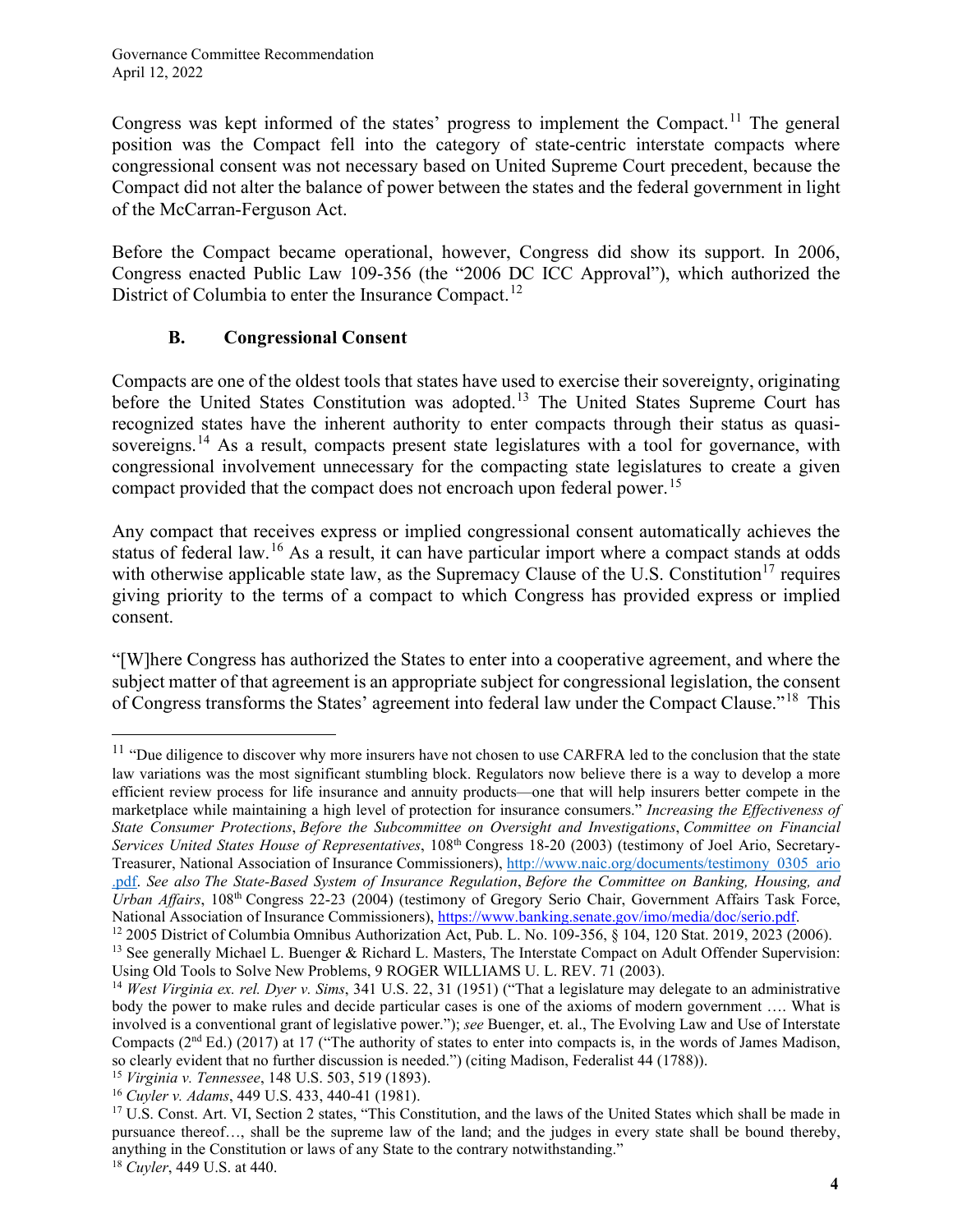transformation occurs automatically under federal law and does not require any request by the compacting states or work any change to the existing language of the compact.<sup>[19](#page-4-0)</sup>

### **II. Governing Rules and Application**

### **A. Implied Congressional Consent in General**

Implied congressional consent is conferred by Congress taking action that demonstrates its approval of an interstate compact. *Green v. Biddle* succinctly articulated the standard for assessing the existence of implied congressional consent as follows:

Let it be observed, in the first place, that the constitution makes no provision respecting the mode or form in which the consent of Congress is to be signified, very properly leaving that matter to the wisdom of that body, to be decided upon according to the ordinary rules of law, and of right reason. **The only question in cases which involve that point is, has Congress, by some positive act, in relation to such agreement, signified the consent of that body to its validity?**[20](#page-4-1)

*Green* involved a compact between Kentucky and Virginia. The compact preserved Virginia's legal interest in land established before Kentucky became a state.<sup>[21](#page-4-2)</sup> The Court found that Congress consented to the compact when it referred to the compact, and Kentucky's acceptance of it, in a measure whose purpose was to recognize Kentucky as a state.<sup>[22](#page-4-3)</sup>

*Green* remains good law with respect to its finding on congressional consent. The handful of distinguishing cases pertain to issues other than congressional consent and other than compacts, in some instances. The U.S. Supreme Court cited it for the proposition that congressional consent can be implied in *U.S. Steel Corp. v. Multistate Tax Comm'n*. [23](#page-4-4)

Congressional consent can occur after a compact's formation. The fundamental compact case of *Virginia v. Tennessee* found congressional consent to a boundary between the party states had been established by the conduct of Congress in using the boundary line established by the prior-enacted compact for judicial, revenue, electoral and appointment purposes.<sup>24</sup> "The approval by Congress" of the compact entered into between the states upon their ratification of the action of their commissioners is fairly implied from its subsequent legislation and proceedings."[25](#page-4-6) The Court notes that the development of the basis for consent—the agreement among the states and the conduct agreed to under the agreement—may not reveal itself in the developmental phase of the agreement.<sup>[26](#page-4-7)</sup> The Court said it found no reason why consent could not be subsequently given

<span id="page-4-2"></span><span id="page-4-1"></span>

<span id="page-4-0"></span><sup>&</sup>lt;sup>19</sup> *Id*.<br><sup>20</sup> 21 U.S. 1, 85-86 (1823) (emphasis added).<br><sup>21</sup> The principal holding of *Green* is a Kentucky statute enacted subsequent to the compact could not preempt the contract formed by the compact between the states. The District Court in the *Wertz* litigation distinguished *Green* because it did not concern the effect of state constitutional non-delegation doctrines upon the authority of Kentucky and Virginia to enter the compact at issue. *Amica Life Ins. Co. v. Wertz*, 350 F. Supp. 3d 978 (D. Colo. 2018). 22 *Id*. at 86-87.

<span id="page-4-3"></span>

<span id="page-4-4"></span><sup>23</sup> 434 U.S. 452, n. <sup>14</sup> (1978). 24 148 U.S. 503 (1893).

<span id="page-4-5"></span>

<span id="page-4-6"></span><sup>25</sup> *Id*. at 521-522.

<span id="page-4-7"></span><sup>26</sup> *Id*. at 521.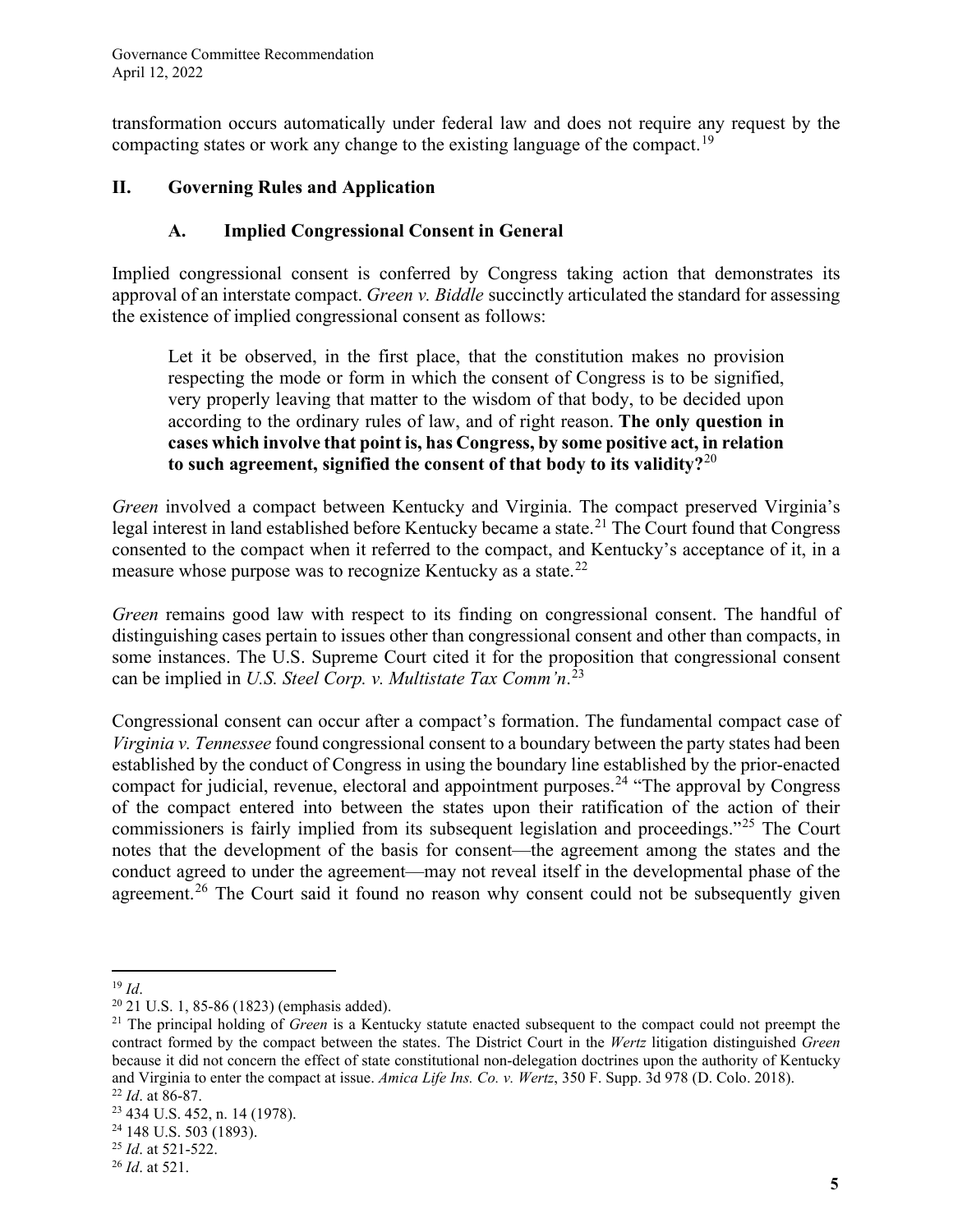"where the agreement relates to a matter which could not well be considered until its nature is fully developed." $^{27}$  $^{27}$  $^{27}$ 

Despite its age, *Virginia v. Tennessee* provides one of the most potent explanations of how the Compact Clause regards consent. "The Constitution does not state when the consent of Congress shall be given, whether it shall precede or may follow the compact made, or whether it shall be express or may be implied."

*Virginia v. Tennessee* remains good law. It was cited with approval by the U.S. Supreme Court as recently as 1997 and 1994 in special master reports and by the Court itself in 1990. In 1987, Justice White in dissenting from *U.S. Steel Corp.* cited *Virginia* as the leading case for the notion that consent can be expressed in several ways, including inferred "from the congressional reaction."[28](#page-5-1)

Implied congressional consent has the same legal effect as express congressional consent. A 1981 U.S. Supreme Court case cited above, *Cuyler v. Adams*, provides a two-prong test for whether a compact achieves the status of federal law, stating that "where Congress has authorized the States to enter into a cooperative agreement, and where the subject matter of that agreement is an appropriate subject for congressional legislation, the consent of Congress transforms the States' agreement into federal law under the Compact Clause."  $29$  This is true even if the subject of the compact does not require consent under the Compact Clause. *Cuyler* involved the transfer of prisoners from Pennsylvania to New Jersey under the Interstate Agreement on Detainers (the "Agreement"). The Court found that Congress consented to the Agreement before the Agreement's enactment by generally consenting to "agreements or compacts for cooperative effort and mutual assistance in the prevention of crime and in the enforcement of their respective criminal laws and policies."[30](#page-5-3)

*Cuyler v. Adams* remains good law for the propositions cited here. In 2015, the U.S. Supreme Court cited it for the proposition that "[C]ongressional consent transforms an interstate compact ... into a law of the United States."[31](#page-5-4) It has been distinguished on the grounds it was not applicable to prisoner transfers that were not subject to the Agreement. In 1998, the Ninth Circuit Court of Appeals characterized the *Cuyler* factor whether a compact agreement is an appropriate subject for congressional legislation as "a cooperative effort touching a federal concern."[32](#page-5-5)

# **B. Implied Consent and the Insurance Compact**

The above caselaw providing criteria for the existence of implied consent is decisively in favor of implied congressional consent, which satisfies the first prong of the *Cuyler* test.

Under *Virginia v. Tennessee*, congressional consent for an interstate compact "is always to be implied when congress adopts the particular act by sanctioning its objects and aiding in enforcing

<span id="page-5-0"></span><sup>27</sup> *Id*. 28 *U.S. Steel Corp.*, 434 U.S. at 486.

<span id="page-5-2"></span><span id="page-5-1"></span><sup>&</sup>lt;sup>29</sup> *Cuyler v. Adams*, 449 U.S. 433, 440 (1981). In illustrating subjects other than crime control that are an appropriate subject for federal legislation, the Court named pollution control in interstate streams and interstate commerce in navigable waters.

<span id="page-5-4"></span><span id="page-5-3"></span><sup>30</sup> *Id*. at 441.

<span id="page-5-5"></span><sup>31</sup> *Kansas v. Nebraska*, 574 U.S. 445, 455 (2015). 32 *Ghana v. Pearce*, 159 F.3d 1206, 1208 (9th Cir. 1998).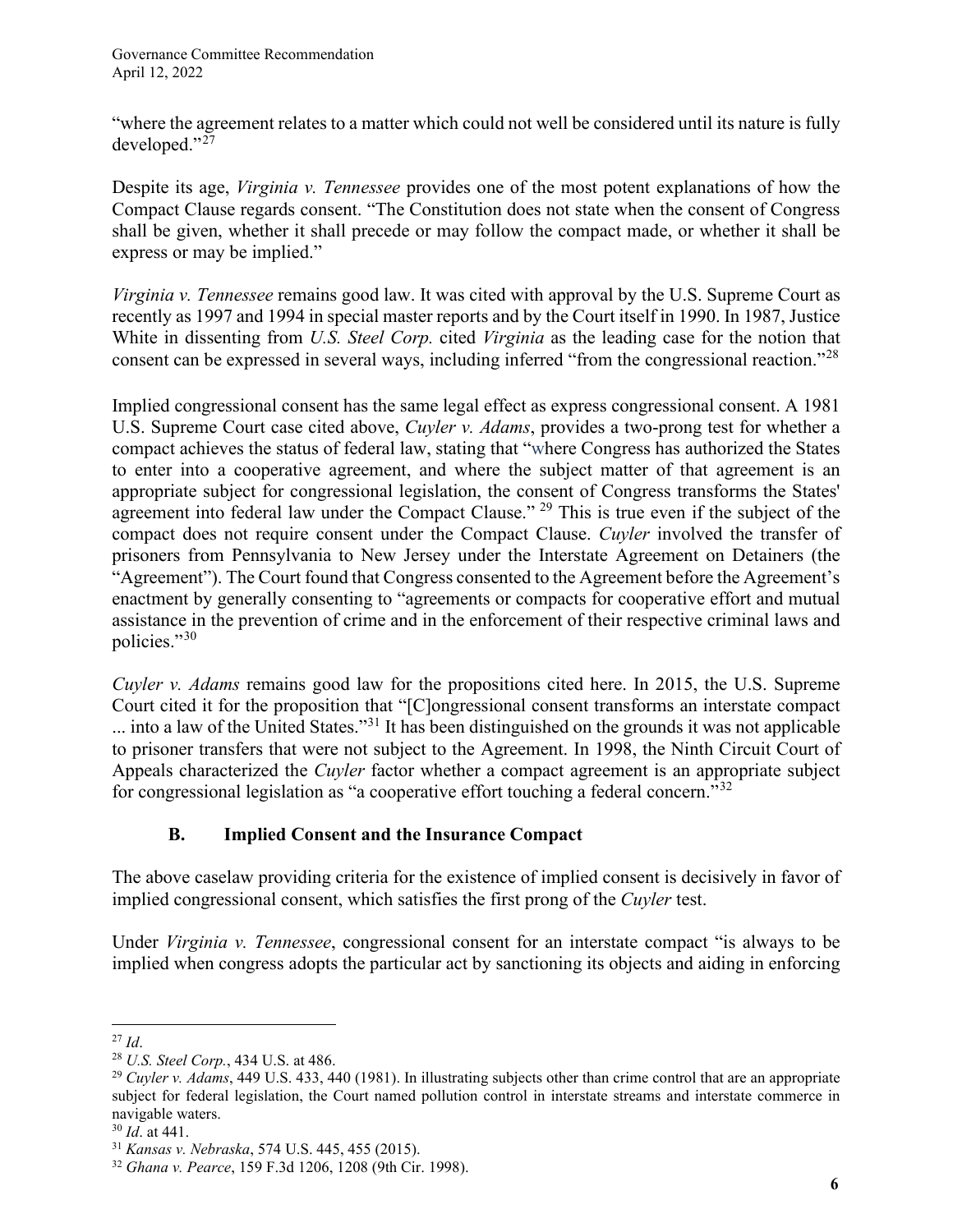them."[33](#page-6-0) The 2006 DC ICC Approval satisfies this standard. Again, the text of the 2006 DC ICC Approval provides as follows.

#### AUTHORITY TO ENTER INTO INTERSTATE INSURANCE PRODUCT REGULATION COMPACT.

(a) In General. The District of Columbia is authorized to enter into an interstate compact to establish a joint state commission as an instrumentality of the District of Columbia for the purpose of establishing uniform insurance product regulations among the participating States.

(b) Delegation. Any insurance product regulation compact that the Council of the District of Columbia authorizes the Mayor to execute on behalf of the District may contain provisions that delegate the requisite power and authority to the joint State commission to achieve the purposes for which the interstate compact is established.

In part (a), Congress sanctions the objects of the Compact in several ways. It identifies the Compact by its formal name in the title of Section 104, "Authority to Enter Into Interstate Insurance Product Regulation Compact." It names the purpose of the Commission when authorizing the District of Columbia to join a compact (presumably the one just named in the title)—"establishing uniform insurance product regulations among the participating States."[34](#page-6-1) The purpose language in the 2006 DC ICC Approval is consistent with Article III, Section 1 of the Compact, which establishes a joint public agency with authority to perform the regulatory function of product review and approval, under duly promulgated Uniform Standards, on behalf of its member States.<sup>[35](#page-6-2)</sup> It also uses the language in Article III, Section 2 of the Compact identifying the Commission as "an instrumentality of" its members.<sup>[36](#page-6-3)</sup>

In part (b), Congress sanctions the objects of the Compact and aids in enforcing them by specifically approving the delegation of power and authority necessary to achieve the purposes of an insurance product regulation compact that the D.C. Council may join. The language aids in enforcing the objects of the Compact because it specifically says the compact may "contain provisions" delegating the requisite authority to achieve the purpose of uniform insurance product regulations. This language reflects an understanding that the Commission established by the Compact will possess and exercise a portion of regulatory authority. In part (b) Congress aids the enforcement of the Compact's purposes by consenting to their exercise, while in part (a) Congress sanctions the Compact's purposes by supporting the entrance of the District of Columbia into the Compact.

Under *Green v. Biddle*, consent exists when Congress expresses it by "a positive act."[37](#page-6-4) The 2006 DC ICC Approval is unquestionably an act of Congress that expresses a positive statement about the Compact. It specifically refers to the Compact by its formal name and authorizes the District of Columbia to join it or a compact of like purpose.

<span id="page-6-0"></span><sup>33</sup> *Virginia v. Tennessee*, 148 U.S. at 521.

<span id="page-6-1"></span><sup>34</sup> 2005 District of Columbia Omnibus Authorization Act, Pub. L. No. 109-356, § 104, 120 Stat. 2019, 2023 (2006).

<span id="page-6-2"></span><sup>&</sup>lt;sup>35</sup> Article III, Section 1 of the Compact provides, "The Compacting States hereby create and establish a joint public agency known as the "Interstate Insurance Product Regulation Commission." Pursuant to Article IV, the Commission will have the power to develop Uniform Standards for Product lines, receive and provide prompt review of Products filed therewith, and give approval to those Product filings satisfying applicable Uniform Standards."

<span id="page-6-3"></span><sup>&</sup>lt;sup>36</sup> The Compact refers to the "Compacting States" in this provision. The 2006 DC ICC Approval refers to "a joint state" commission as an instrumentality of the District of Columbia."

<span id="page-6-4"></span><sup>37</sup> *Green* at 41.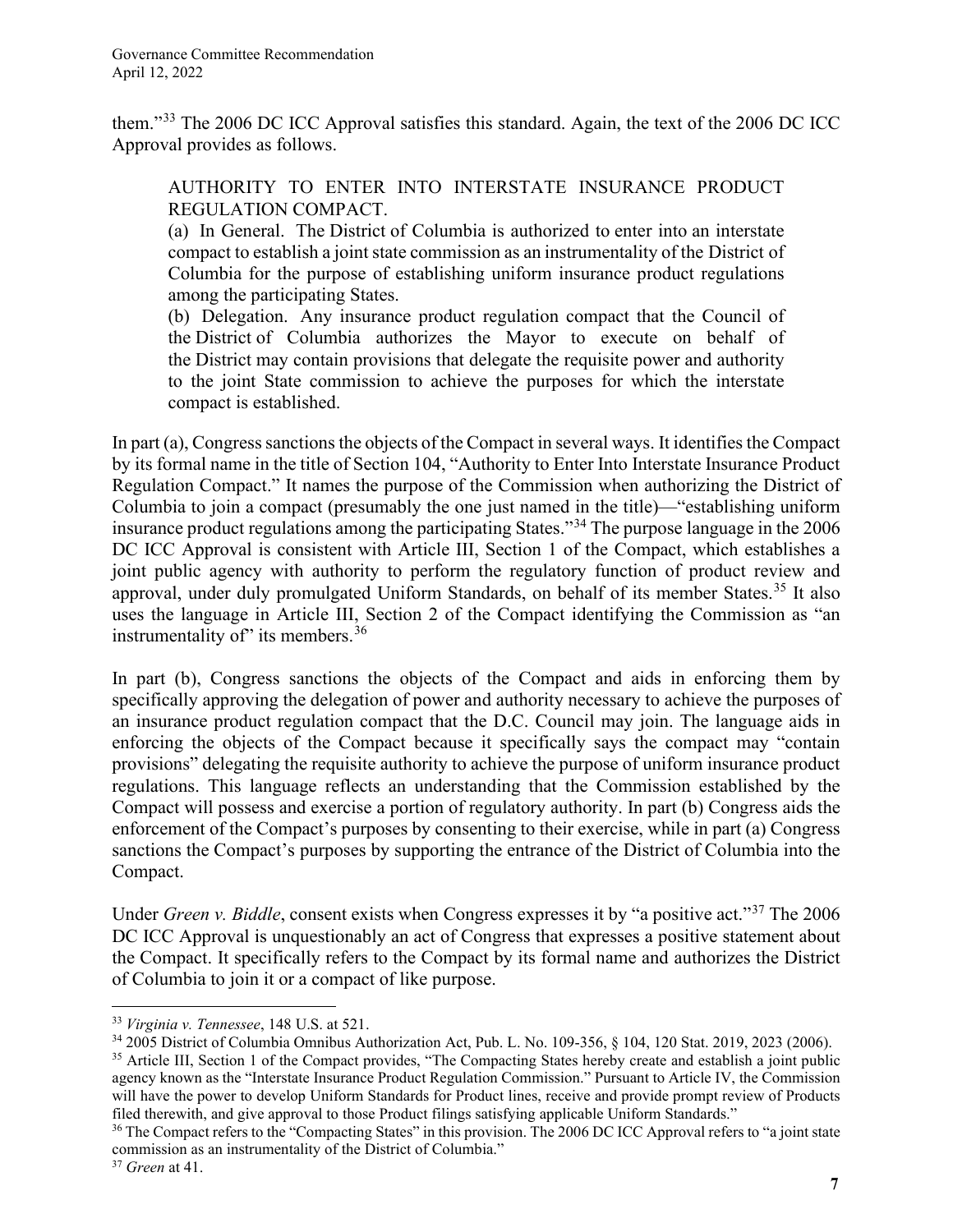Additionally, the timing of the positive act in *Green* in relation to the initiation of its compact corresponds to the sequence of events around the 2006 DC ICC Approval in relation to the Compact. In *Green*, Virginia enacted the compact language in 1789. Congress consented to the admission of Kentucky into the union in 1791. Kentucky included the compact language in its constitution and ratified it in its constitutional convention in 1792.

Similarly, the Compact came into being in 2004 with the mirror-image enactments of the Compact Statute by Colorado and Utah. On June 13, 2006, the Compact's Commission had its inaugural meeting, having met both threshold requirements of 40% of the national asset-based product premium volume or 26 states. The 2006 DC ICC Approval was enacted on October 16, 2006,<sup>[38](#page-7-0)</sup> when the Compact was ramping up its governance structure and product filing operations and before the Commission adopted its first Uniform Standard or approved its first product filing. Thirteen years later, the District of Columbia followed through on the 2006 DC ICC Approval by entering the Compact on March 6, 2019.

The sequence of events relative to congressional consent under *Green* and the Compact illustrates that Congress's positive act sanctioning the respective compacts occurred between the conception of the compacts and their full realization or operation. Therefore, from a timing perspective, the 2006 DC ICC Approval establishes implied congressional consent to the Compact in its entirety and without limitation.

Furthermore, the 2006 DC ICC Approval signifies implied congressional consent even though it speaks to one jurisdiction's—the District of Columbia's—entry into the Compact. Courts have found consent in measures that are more indirect, generic, or limited than in the 2006 DC ICC Approval. The consent in *Green* was not the primary purpose of the congressional measure in which it appeared. The primary purpose was to recognize Kentucky as a state of the union.<sup>[39](#page-7-1)</sup> Consent to the agreement between Virginia and Kentucky was secondary.

In *Cuyler*, consent is drawn from the Crime Control Consent Act of 1934. The compact in *Cuyler*, the Interstate Agreement on Detainers, is one of several compacts that take the Crime Control Consent Act of 1934 as express congressional consent. [40](#page-7-2) The Crime Control Consent Act of 1934 is a generic statement of consent to collaboration among states to solve shared problems related to criminal activity. [41](#page-7-3) Some 47 years after the Crime Control Consent Act of 1934, *Cuyler* found the Detainer Agreement "within the scope" of the 1934 legislation; this constituted congressional consent to the Detainer Agreement.<sup>[42](#page-7-4)</sup>

<span id="page-7-1"></span><span id="page-7-0"></span><sup>38</sup> *See* [https://www.congress.gov/bill/109th-congress/house-bill/3508/actions.](https://www.congress.gov/bill/109th-congress/house-bill/3508/actions) 39 *Green* at 86-87.

<span id="page-7-2"></span><sup>40</sup> Western Interstate Corrections Compact, ICAOS, Interstate Corrections Compact, the Interstate Compact for the Supervision of Parolees and Probationers, relied upon this 1934 statute. Likewise Congress gave its advance consent to states authorizing the development of interstate pilot banking programs for the financing of highway infrastructure, Pub. Law No. 104-59, Title III, Section 350, 109 Stat. 618 (1996); the development of radioactive waste disposal facilities, 42 U.S.C. § 2021d (2004); coordination of mass metropolitan transit systems, *see* Transportation Equity Act for the 21st Century, Pub. Law No. 105-178 (1998); and for the construction of deep water ports, *see* 33 U.S.C., § 1508(d) (2004).

<span id="page-7-3"></span><sup>&</sup>lt;sup>41</sup> 4 U.S.C.A. § 112 provides, "The consent of Congress is hereby given to any two or more States to enter into agreements or compacts for cooperative effort and mutual assistance in the prevention of crime and in the enforcement of their respective criminal laws and policies, and to establish such agencies, joint or otherwise, as they may deem desirable for making effective such agreements and compacts."

<span id="page-7-4"></span><sup>42</sup> *Cuyler* at 441 n.9.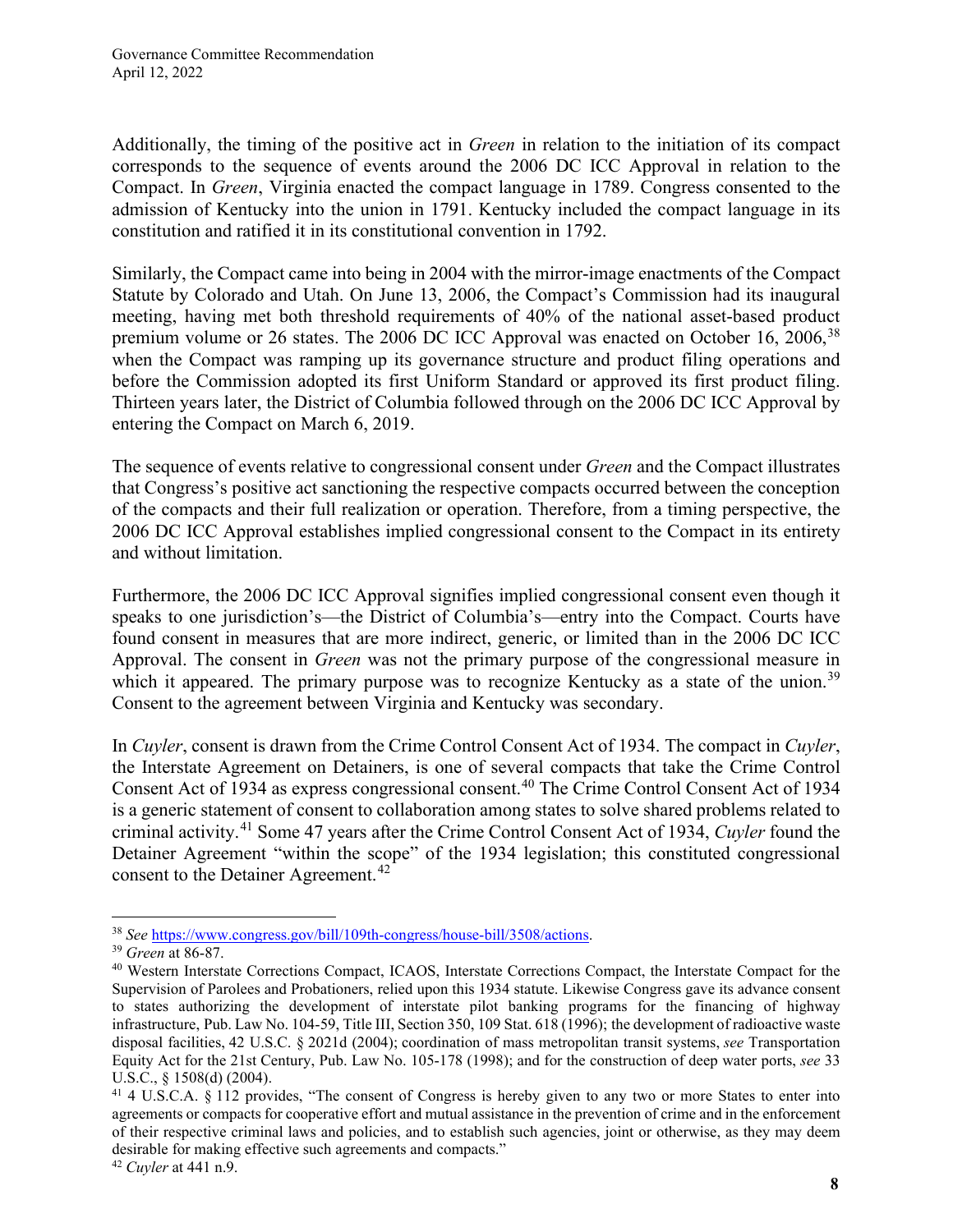The Crime Control Consent Act of 1934 signifying consent for a number of compacts corresponds to how Justice White described consent in his often-quoted dissent in *U.S. Steel*. Justice White recognized that consent is a political affirmation of the ability of states to collaborate to solve shared problems in ways they design. Consent can take several forms and can carry with it varying degrees of direction from Congress to a compact. White wrote:

Congress does not pass upon a submitted compact in the manner of a court of law deciding a question of constitutionality. Rather, the requirement that Congress approve a compact is to obtain its political judgment: … It comports with the purpose of seeking the political consent Congress affords that such consent may be expressed in ways as informal as tacit recognition or prior approval, that Congress be permitted to attach conditions upon its consent, and that congressional approval be a continuing requirement.<sup>[43](#page-8-0)</sup>

Applying this description to the question of implied congressional consent to the Compact, the 2006 DC ICC Approval expresses the political consent of Congress by naming the Compact, sanctions it by authorizing the District of Columbia to join it and recognizes the enforceability of its enumerated powers. This legislation was unconditional and did not seek to influence the substantive provisions of the Compact.<sup>44</sup>

After congressional consent, the second prong of the *Cuyler* test for when a compact has the protection of the Supremacy Clause is whether the subject matter of the compact is "an appropriate subject for congressional legislation."<sup>[45](#page-8-2)</sup> As referenced above, the 1945 enactment of the McCarran-Ferguson Act is a broad delegation of insurance regulatory powers to the states. The ability of Congress to sanction state-based solutions to problems within the highly regulated business of insurance long predates the Compact. [46](#page-8-3) Further, Congress has continued to legislate in the business of insurance in specific ways and with respect to specific products.<sup>[47](#page-8-4)</sup> There is no question that the subject matter of the Compact is an appropriate subject for congressional legislation.

With regard to the 2006 DC ICC Approval being specific to the District of Columbia, there is a factual parallel to *Cuyler*. As referenced above, *Cuyler* held that 1934 legislation provided express congressional consent before the Detainer Agreement (the "Agreement") was entered. In addition, the Court in *Cuyler* observed that Congress's specific support for the entry of the District of Columbia into the Agreement in  $1979^{48}$  $1979^{48}$  $1979^{48}$  "implicitly reaffirmed" Congress's consent to the

<span id="page-8-0"></span><sup>43</sup> *U. S. Steel Corp.* at 485–86 (internal citations omitted).

<span id="page-8-1"></span><sup>44</sup> In 2019, the District of Columbia acted on this congressional authorization by joining the Compact. D.C. Code §§ 31-1392.01-31-1392.02.

<span id="page-8-2"></span><sup>45</sup> *Cuyler* at 440.

<span id="page-8-3"></span><sup>46</sup> *See generally* Earl R. Pomeroy & Carol Olsen Gates, State and Federal Regulation of the Business of Insurance, J. OF INS. REGUL., Winter 2000 at 179.

<span id="page-8-5"></span><span id="page-8-4"></span><sup>47</sup> *See, e.g*., Financial Services Modernization Act of 1999 (Pub. L. 106-102) (directing states to implement either a uniform or a reciprocal licensing system by 2002 in order to avoid implementation of a federalized insurance producer licensing program); Omnibus Budget Reconciliation Act of 1990 (Pub. L. No. 101-505) (delegating authority to the NAIC to standardize the Medicare supplement insurance marketplace); and Employee Retirement and Income Security Act of 1974 (Pub. L. No. 93-406) (setting federal standards for the administration of employee welfare benefit plans and their fiduciaries, while saving certain activities regulated by states from preemption). <sup>48</sup> Pub. L. 91–538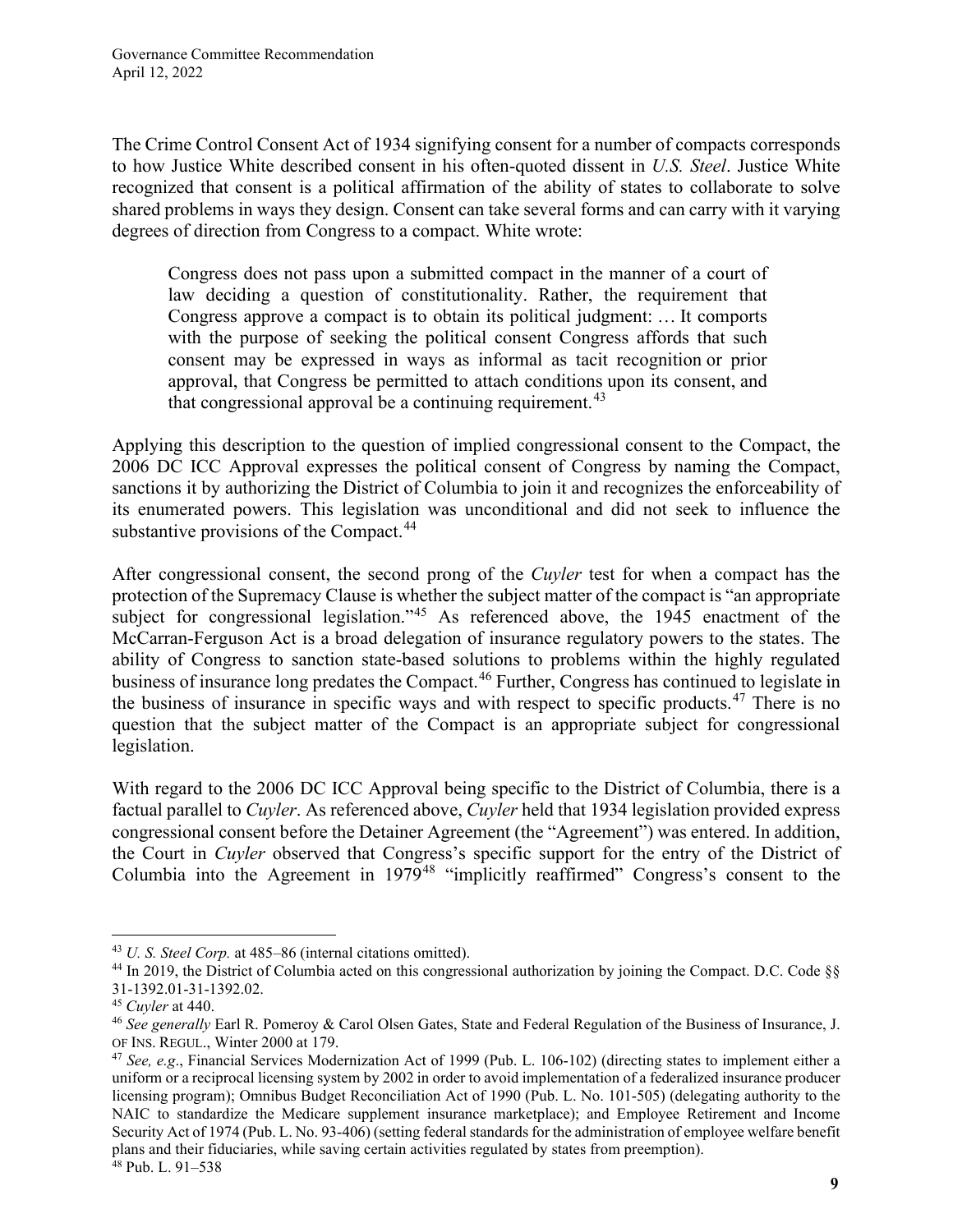Agreement.<sup>[49](#page-9-0)</sup> As such, there is precedent for the proposition that Congress's authorization of the District of Columbia to enter an interstate compact constitutes the implicit consent of Congress to that interstate compact.

#### **C. Insurance Compact Savings Clause and Consent**

With this formal recognition of implied consent to the Compact, it becomes important to address the impact of congressional consent on Article XVI(2)(d) of the Compact Statute (the "Savings Clause"). The Savings Clause provides:

In the event any provision of this Compact exceeds the constitutional limits imposed on the legislature of any Compacting State, the obligations, duties, powers or jurisdiction sought to be conferred by that provision upon the Commission shall be ineffective as to that Compacting State, and those obligations, duties, powers or jurisdiction shall remain in the Compacting State and shall be exercised by the agency thereof to which those obligations, duties, powers or jurisdiction are delegated by law in effect at the time this Compact becomes effective.

The *Wertz* court concluded that "the General Assembly may not delegate to an interstate administrative agency the authority to adopt regulations that effectively override Colorado statutory law".<sup>[50](#page-9-1)</sup> However, the court specifically acknowledged that "federal preemption or supremacy clause principles" require the opposite conclusion in cases where a compact received congressional consent.[51](#page-9-2) Accordingly, with congressional consent to the Compact, any application of the Savings Clause to challenge the delegation of authority to the Compact would be unlikely to succeed.

Furthermore, interpreting and applying the Savings Clause in isolation, without consideration of the impact of congressional consent and without attention to whether the resulting construction is destructive of the purpose sought to be achieved by the Compact as a whole is not faithful to the text of the Compact. This has significance for application of principles of contract interpretation and statutory construction. An axiom of compact case law is that a compact is both a statute and a contract among the member states.<sup>[52](#page-9-3)</sup> "So, as with any contract, we begin by examining the express terms of the Compact as the best indication of the intent of the parties."[53](#page-9-4) Likewise, from a statutory construction standpoint, an act cannot be held to destroy itself.<sup>[54](#page-9-5)</sup> The United States Supreme Court observes that it "has repeatedly declined to give broad effect to savings clauses where doing so would upset the careful regulatory scheme established by federal law."<sup>[55](#page-9-6)</sup>

The Compact is unambiguous as to the object of the compacting parties. One of its central purposes is "[t]o develop uniform standards for insurance products covered under the Compact."[56](#page-9-7)

<span id="page-9-0"></span><sup>49</sup> *Cuyler* at 441 n.9.

<span id="page-9-1"></span><sup>50</sup> *Wertz*, 462 P.3d at 58.

<span id="page-9-2"></span><sup>51</sup> *Wertz*, 462 P.3d at 58.

<span id="page-9-3"></span><sup>52</sup> *Tarrant Regional Water Dist. v. Herrmann*, 569 U.S. 614, 628 (2013).

<span id="page-9-4"></span><sup>53</sup> *Herrmann*, 569 U.S. at 628 (internal citations omitted).

<span id="page-9-5"></span><sup>54</sup> *Tex. & Pac. R.R. Co. v. Abilene Cotton Oil Co.*, 204 U.S. 426, 446 (1907).

<span id="page-9-6"></span><sup>55</sup> *Geier v. Am. Honda Motor Co.*, 529 U.S. 861, 869 (2000) (internal quotation omitted)

<span id="page-9-7"></span> $56$  Art. I(2); see also Art. I(5) ("To improve coordination of regulatory resources and expertise between state insurance departments regarding the setting of uniform standards and review of insurance products covered the Compact.")